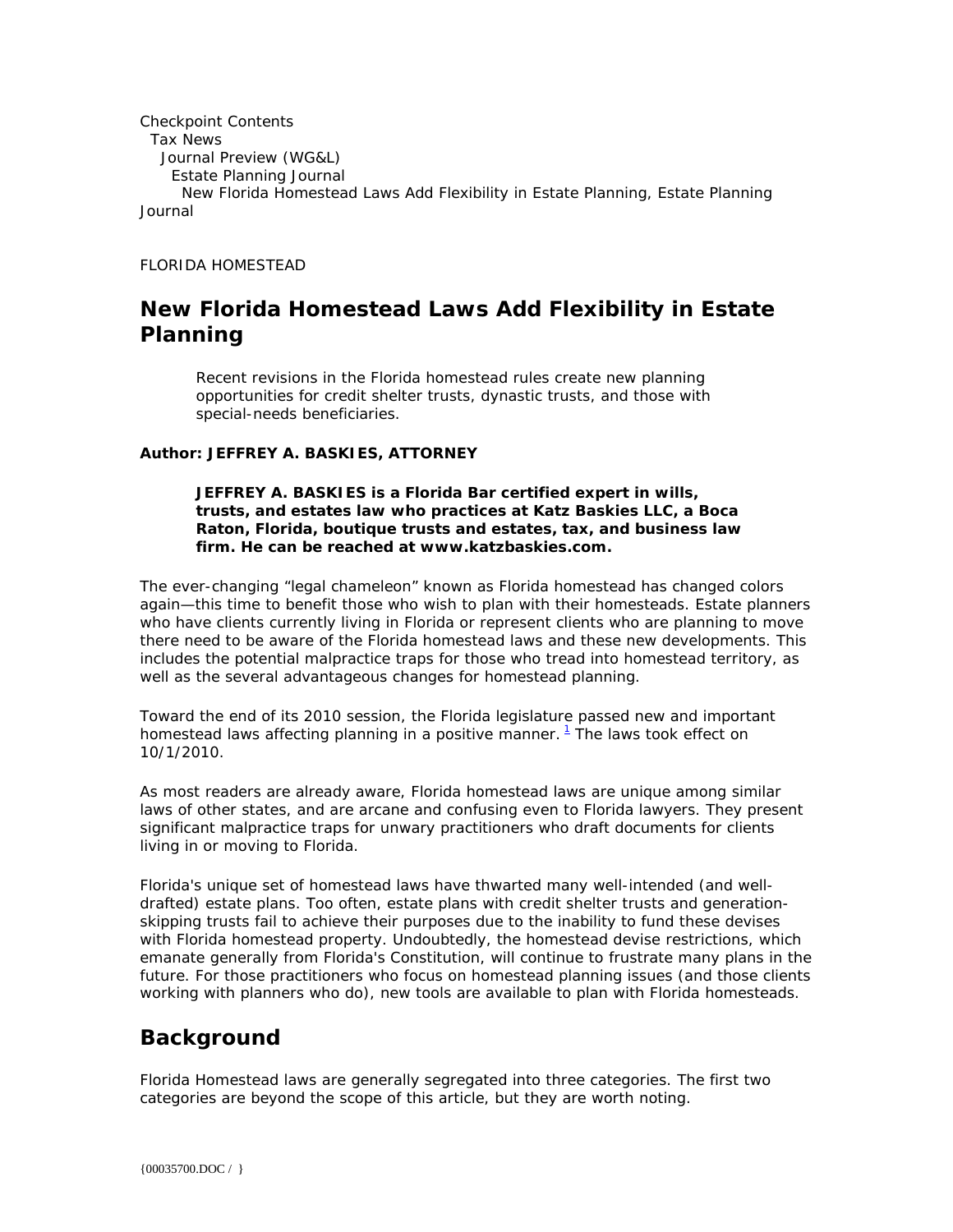(1) Probably most famously, Florida law protects an owner of a homestead from the claims of creditors, regardless of the value of the homestead.  $2^2$ (2) Florida provides ad valorem property tax benefits to an owner of a homestead, including a 3% cap on the annual increase in the assessed value of the homestead. This tax benefit was vitally important for many clients, especially when real estate values were showing double digit annual increases in value. (3) Of greatest relevance for purposes of this article, Florida law restricts the ability of a homestead owner to devise the homestead if survived by a spouse or minor children, and it also imposes certain restrictions on lifetime alienation.

In pertinent part, the Florida Constitution in Article X, section 4(c) provides:

(c) The homestead shall not be subject to devise if the owner is survived by spouse or minor child, except the homestead may be devised to the owner's spouse if there be no minor child. The owner of homestead real estate, joined by the spouse if married, may alienate the homestead by mortgage, sale or gift and, if married, may by deed transfer the title to an estate by the entirety with the spouse. If the owner or spouse is incompetent, the method of alienation or encumbrance shall be as provided by law.

The constitutional provisions are adopted in Florida Statutes (FS) 732.4015, which provides:

732.4015 Devise of homestead.—

(1) As provided by the Florida Constitution, the homestead shall not be subject to devise if the owner is survived by a spouse or a minor child or minor children, except that the homestead may be devised to the owner's spouse if there is no minor child or minor children.

(2) For the purposes of subsection (1), the term:

(a) "Owner" includes the grantor of a trust described in s. 733.707(3) that is evidenced by a written instrument which is in existence at the time of the grantor's death as if the interest held in trust was owned by the grantor.

(b) "Devise" includes a disposition by trust of that portion of the trust estate which, if titled in the name of the grantor of the trust, would be the grantor's homestead.

(3) If an interest in homestead has been devised to the surviving spouse as authorized by law and the constitution, and the surviving spouse's interest is disclaimed, the disclaimed interest shall pass in accordance with chapter  $739.$ <sup>3</sup>

As the reader can see, the constitutional restriction on devise and its statutory counterpart make post-death planning as well as certain lifetime planning with homestead property particularly tricky. Several of the difficult planning situations include:

(1) The desire to use part or the entire homestead to fund a credit shelter trust.

(2) The desire to leave assets in trusts for minors as opposed to outright.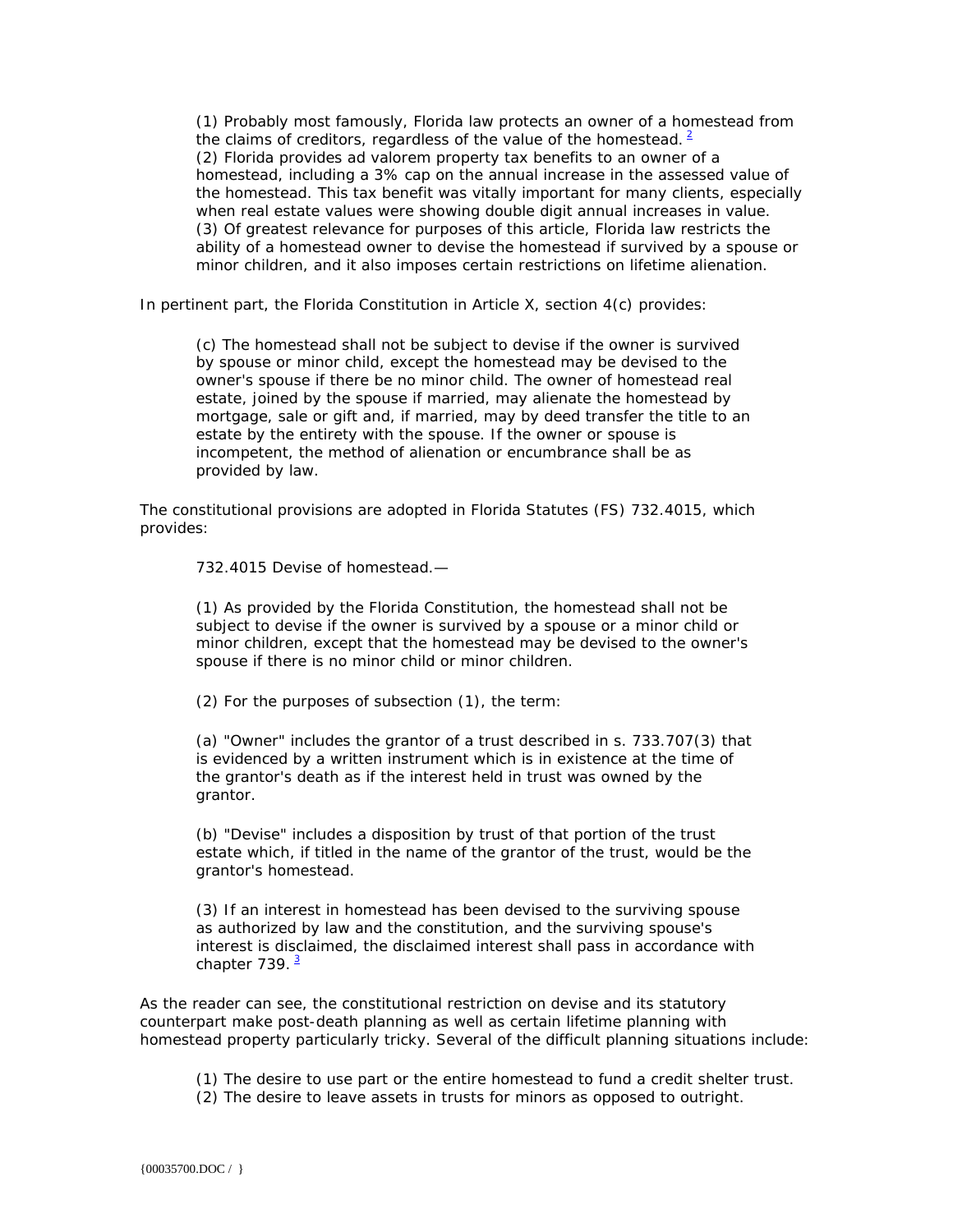- (3) The ability to implement "special needs trust" planning.
- (4) Implementing qualified personal residence trust planning.
- (5) Medicaid planning.

While the Florida Constitution says that a homestead "shall not be subject to devise" in certain circumstances, it does not say what happens when a homestead is impermissibly devised. Instead, the consequences of impermissible devises are fleshed out by statute. FS 732.401 provides:

732.401 Descent of homestead.—

(1) If not devised as permitted by law and the Florida Constitution, the homestead shall descend in the same manner as other intestate property; but if the decedent is survived by a spouse and one or more descendants, the surviving spouse shall take a life estate in the homestead, with a vested remainder to the descendants in being at the time of the decedent's death per stirpes.

\*\*\*

(5) This section does not apply to property that the decedent owned in tenancy by the entireties or joint tenancy with rights of survivorship.  $4\overline{ }$ 

## **Planning options before statutory changes**

Taking the statutes and the constitution together, the homestead devise restriction rules and the imposition of a life estate/remainder have forcibly and unwittingly altered many estate plans. While the life estate may be "QTIPed" or not (as the executor may elect),  $\frac{5}{3}$ the inability to devise the homestead into a trust controlled by the surviving spouse can create unwanted and undesired consequences. Prior to the recent legislative changes, the options for planning were fairly limited and oftentimes quite unexpected and unpleasant.

Florida case law has previously held that a valid nuptial agreement will avoid the constitutional limitations on devise if there are no minor children. **6** For this reason, the primary advice to clients hoping to use the homestead to fund a credit shelter trust (and still the ongoing advice in some situations) is to execute a postnuptial agreement waiving homestead rights. Even when explained in the context of tax planning, approaching any client (or having the client approach a spouse) about a postnuptial agreement—and then walking the clients through the statutory requirements of full financial disclosure and separate counsel—creates significant heartaches and headaches for the planner and client alike.

#### **Planning Tip**

Some practitioners assert that preparing a postnuptial homestead waiver can be accomplished via a "simple" agreement without separate representation and without formal financial disclosure. However, due to the risk of a subsequent change of heart and potential malpractice suit or bar complaint, the prudent tactic is to insist on all the formalities of a formal postnuptial agreement, including separate representation to avoid any issue of conflict of interest. In that case, a "waiver of conflict letter" is also necessary in order for the planner to continue to represent the clients jointly in their estate planning. Further, in order to satisfy FS 732.702, a financial disclosure is required. All in all, postnuptial agreements present a fairly unattractive process.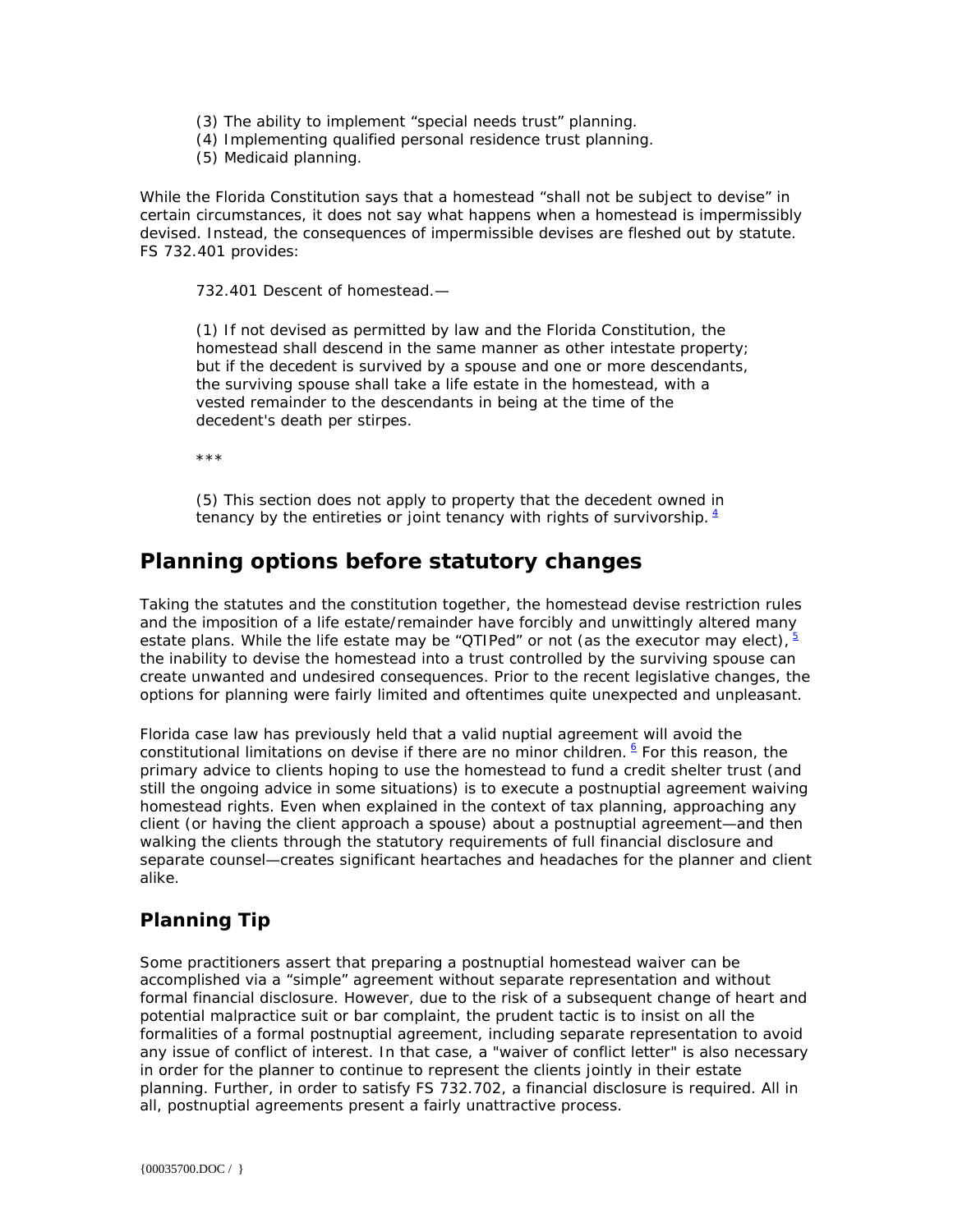A second option for those desiring to use a homestead to fund a credit shelter trust relies on a post-death disclaimer. By statute, if a homestead is owned as tenants by the entirety and then disclaimed by the surviving spouse, the one-half disclaimed should not become subject to the homestead devise restrictions, and thus should be eligible to flow into the credit shelter trust after a timely disclaimer.  $^1$  In this regard, FS 739.203(4) states:

A disclaimer of an interest in real property held as tenants by the entirety does not cause the disclaimed interest to be homestead property for purposes of descent and distribution under ss. 732.301 and 732.4015.

While the ability to title a homestead as tenants by the entirety and disclaim half provides a planning choice, of course, such planning allows only half the homestead to be used in funding a credit shelter trust, and it relies on the surviving spouse to disclaim after the death of the first spouse.

A third option also relied on a disclaimer, followed by a devise to the credit shelter trust. By way of example, a wife might own the homestead in her name alone and if there was no minor child, she might devise the homestead in her will outright to her husband; the will could then provide that if the spouse executed a disclaimer of the homestead devise, it would pass to the credit shelter trust. Unfortunately, due to a split of decisions in the Florida Circuit courts, there was uncertainty as to the viability of this option.  $8$ 

For both the second and third options, above, relying on disclaimers has its own risks including (a) the risk the spouse will not or cannot disclaim and (b) the risks attendant with not having a power of appointment over the disclaimed assets. Moreover, these options dealt with only possibly funding a credit shelter trust and did not offer any solutions for minor children or special needs trust planning.

## **Statutory changes offer opportunities and clarification**

As a result of the new statutes, for clients thinking of the issues and wishing to plan ahead with their homesteads, new homestead planning options are available, and some of the existing planning options have become more certain.

**Disclaimers.** The first helpful changes involve disclaimer planning. Two new statutory changes add clarity to such planning.

FS 732.4015(3) has been adopted clarifying that if a homestead is validly devised (i.e., a client with no minor children provides a devise of the homestead to the spouse outright), then a disclaimer of the devise by the spouse does not cause the devise restrictions to come into play. Instead, the disclaimed homestead passes the same as other disclaimed property—i.e., to the takers in default.

As a result, it is now clear by statute that the disclaimer funding of a credit shelter trust, discussed above, should work. For example, applying the example above, a client with no minor children may include a specific devise of the homestead to the spouse with a direction that if the spouse disclaims it, the homestead passes to the credit shelter trust. While many believed such planning worked before, now for clients with faith in the surviving spouse to disclaim the outright devise, there should be clarity that such planning is effective.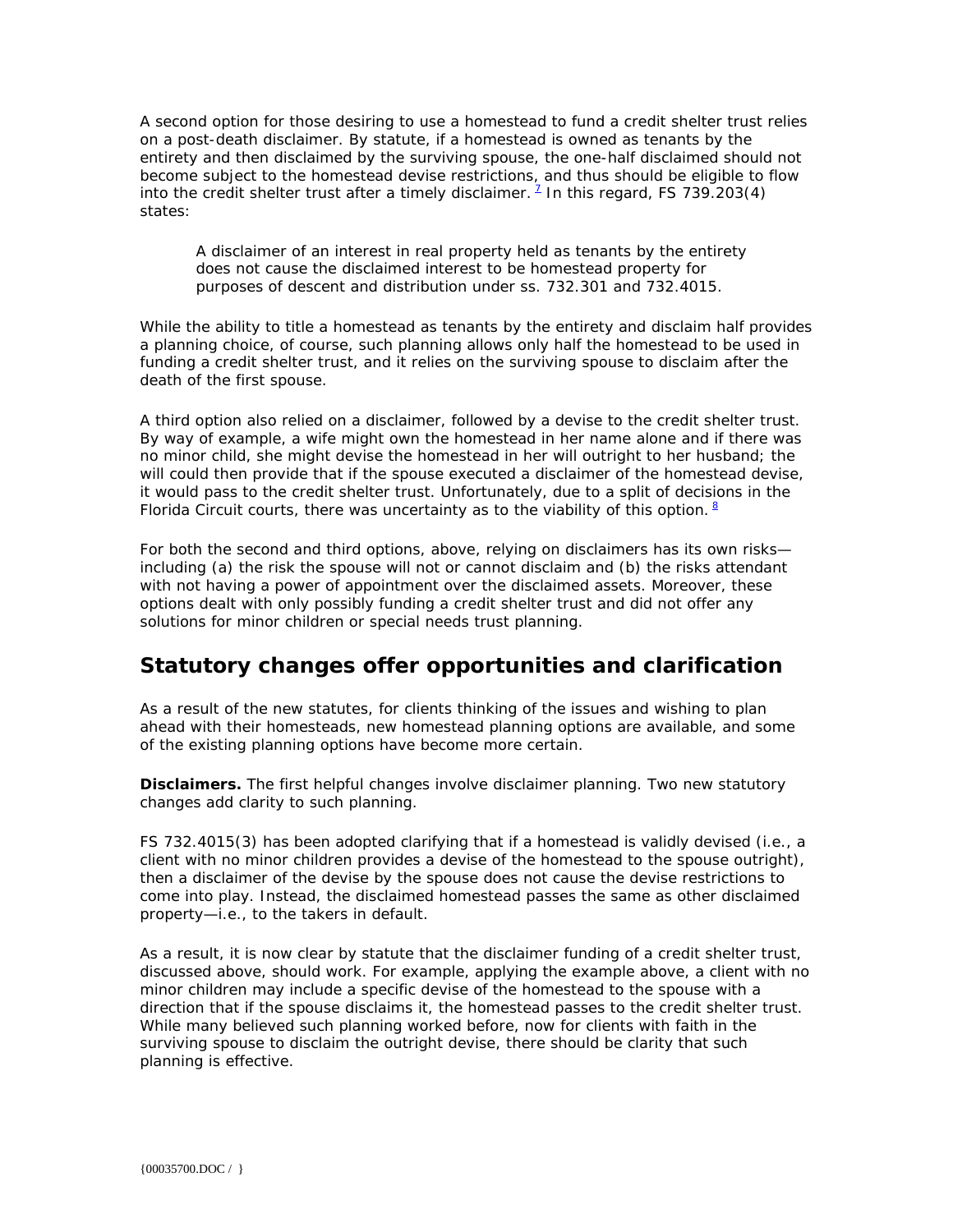This planning technique is available, however, only where all of the children are adults, and it is quite risky (and likely not viable) in cases where the spouse is not also the parent of the adult children. Thus it is not likely to be used in cases of second or subsequent marriages where there are children from prior marriages. Moreover, the inability to control the homestead in the credit shelter trust by a power of appointment may still lead some clients to prefer alternative planning options such as nuptial agreements.

Similarly, new subsection (4) in FS 732.401 provides that if a homestead is invalidly devised (i.e., a husband leaves the homestead to one of his three children, but he has a surviving spouse), a disclaimer by the spouse will not "fix" the invalid devise. The issue relates to the intersection of two theories or fictions applying simultaneously. On the one hand, in the case of an invalidly devised homestead, title vests as a life estate/remainder as of the moment of death under the theory that title is never held in abeyance, and the life estate/remainder interests are created immediately. On the other hand, the legal fiction of disclaimers is to treat the disclaimant as predeceasing; thus the rights of the parties should apply as if the disclaimant were not alive on the moment of death. These two theories compete in result in the context of a disclaimer of the spousal interest in invalidly devised homestead.

The new statute clarifies that the spouse's disclaimer (although theoretically also effective as of the moment of death) will not breathe life back into an invalidly devised homestead. In other words, as a result of the invalid devise, the interests of the remainder beneficiaries vest at the moment of death and cannot be divested by the disclaimer. Some commentators refer to this as "taking a snapshot" at the moment of death.

Some practitioners preferred that disclaimers by spouses could "fix" invalid devises, but the majority of the bar preferred a rule that the legal fiction of the immediate vesting of the homestead interests trumped the legal fiction of a disclaimer's retroactive application to the moment of death. While that provision was controversial, at least now there is certainty in the law.

**New statute on transfers to irrevocable trusts.** New FS 732.4017 (which states it is codifying existing law) permits transfers of homesteads to irrevocable trusts without post-death devise restrictions, even if the client retained certain interests (e.g., a retained life estate, a reversion, a possibility of reverter [when the minor child turns 18, for example] or even a fractional fee interest), without invoking the homestead devise restrictions. This irrevocable trust planning will help some clients with credit shelter trust planning, particularly if the client does not want to approach his or her spouse about a postnuptial agreement and does not want to rely on a disclaimer (as in many second marriages), and will help others who want to use trust vehicles for beneficiaries (e.g., those with minors and those with special needs beneficiaries).

Of course, such lifetime alienation to an irrevocable trust will still require the joinder of the spouse in the deed as required by Article X, section 4(c) of the Florida Constitution. Interestingly, Florida law is not quite settled on the issue of whether the spouse needs to join in the deed if a nuptial agreement exists. The "safe" course is to require the spouse to join in the deed, even if there is a nuptial, and then there will not be an issue. If the spouse does not join, there may be a title problem. The Fund Title Notes directly address this point and assert that even though FS 732.702 and FS 61.079 authorize waivers of homestead rights by nuptial agreement, the statutes cannot prevail over the constitutional requirement of spousal joinder in an alienation of the homestead property, and the spouse must still join in the alienation (deed) before a Fund title policy could be issued in such a transaction. <sup>9</sup> Contrast, however, *In re Guardianship Tanner*, <sup>10</sup> from Florida's Third District Court of Appeal (involving a case in Miami-Dade county). That case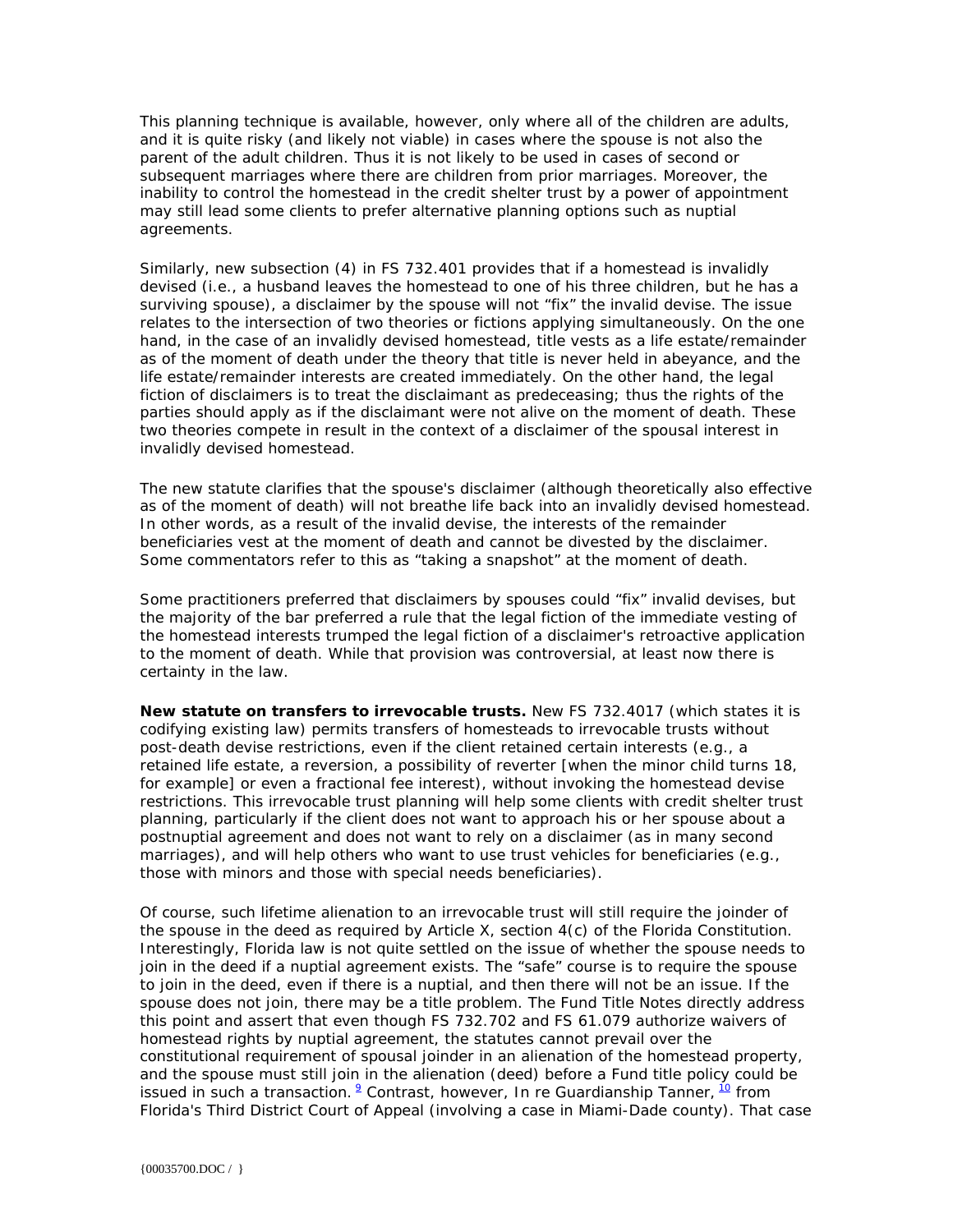held that as a result of a valid postnuptial agreement in which a spouse waives his right to claim a homestead interest, the spouse in effect released or alienated his homestead rights. As a result, the spouse's refusal to join in a conveyance of the other spouse's homestead property cannot affect an otherwise proper alienation (in this case a sale) of said homestead property.

The new homestead statutes now make clear that the creator of an irrevocable trust funded with a homestead may retain important rights over the property and the trust without it becoming devise restricted at death, so long as the client does not retain a right to revoke or revest. For example, the statute provides that if the grantor retained a right to alter the trust beneficiaries during lifetime (i.e., a lifetime limited power of appointment to avoid a completed gift), the right will not be deemed a power of revocation or a power to revest so long as it cannot be exercised in favor of the grantor, the grantor's creditors, the grantor's estate, or the creditors of the grantor's estate (i.e., so long as it is not a general power of appointment).

Admittedly, this type of planning is likely accessible primarily for wealthy clients. Creating highly specialized irrevocable trusts and very technical life estate deeds will not be a good fit (or necessarily affordable) for everyone. Moreover, if the property is encumbered by a mortgage, this planning carries an added cost, as the Florida documentary stamp taxes (\$7,000 per \$1 million of value—in this case based on the value of the mortgage at the time of the transfer) make such transfers unattractive. While reasoned arguments have been made as to why such trust transfers ought not be subject to documentary stamp taxes (or should not be on the full value of the mortgage), it is the author's understanding from discussions directly with representatives of the Department of Revenue (DOR) that the DOR's position is that documentary stamp taxes will be due on such transactions.

Nevertheless, this new statute confirms homestead planning opportunities for certain clients, and may be the only way to plan for clients with minors and special needs beneficiaries.

**Developments regarding QPRTs.** For clients funding homesteads into QPRTs (or those with QPRTs who later move in and make that home their homestead), the law clarifies that the retained reversion—which the client, of course, wants to include in the QPRT for gift tax purposes—will not cause the homestead to be devise restricted if the client dies during the QPRT term. New FS 732.4017 provides in pertinent part that if the owner of homestead property transfers the property to an irrevocable trust, "the transfer is not a devise for purposes of s. 731.201(10) or s. 732.4015" if the grantor fails to retain a power to revoke or revest the property in the grantor. Moreover, the statute clarifies that the homestead devise restrictions will not apply even if there is a retained term of years and reversion—as is the case with a typical QPRT.

As a result, the use of homesteads to fund QPRTs has been clarified, and the inclusion of a reversion (for gift tax purposes) will not cause the homestead devise restrictions to apply, even if the grantor dies during the term.

The new statute specifically says that it "is the intent of the Legislature that this section clarifies existing law." As such, for clients with existing QPRTs funded with homesteads, these "new" rules also apply.

**New tenant-in-common election.** Finally, there was one other major change to the probate laws regarding homesteads that may affect estate planners. While this new provision is a probate election, it will affect planning for certain clients. For estates of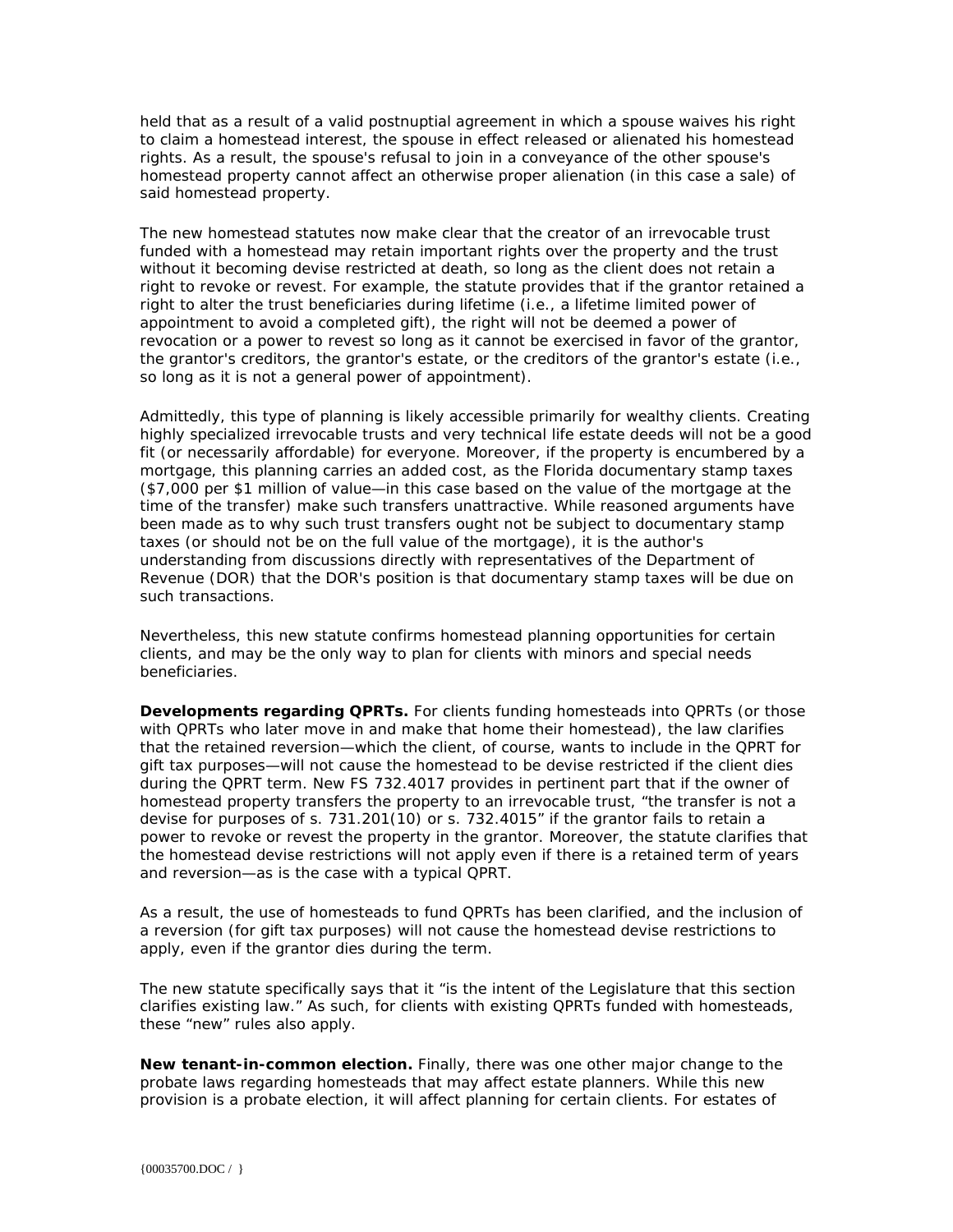decedents dying after October 1, if a homestead is invalidly devised, new FS 732.401(2) provides for an election by the surviving spouse to take a one-half interest as tenant in common instead of the life estate otherwise provided.

This new statute may affect existing plans in unanticipated ways. There are multiple reasons why a spouse may prefer this new tenant-in-common option,  $\frac{11}{1}$  and it is important for planners to know the option now exists, and to consider how the option affects their estate planning.

For example, clients who relied on the restrictions of FS 732.401 to keep their homesteads in their bloodlines, may now need to use nuptial agreements or irrevocable trusts to ensure such protection. Indeed some clients may have relied on the life estate/remainder relationship created by FS 732.401 as part of their blood-line planning; however, due to the new statute, if the suriviver makes the election, one-half of the homestead may pass outside the family. Thus, many clients may need to revisit their plans in light of the new election.

As another example, a surviving spouse may now elect the tenant-in-common interest and create an estate tax where a tax may not have otherwise existed. Such previously unexpected estate tax consequences after the first spouse's death should now be taken into consideration.

In the past, the personal representative might have "QTIPed" the homestead life estate and deferred estate taxes until the second spouse's death. Now, if the spouse elects to take a one-half tenant-in-common interest, of course, the other half will not be eligible for a marital deduction.

Thus, the new probate election may not only affect the probate of estates, but it also may have a profound effect on lifetime planning for homesteads.

## **Conclusion**

Recent developments and changes in Florida's homestead laws offer new and exciting (or scary—depending on one's perspective) planning opportunities. For clients with Florida homesteads, the changes open up new avenues for credit shelter trust planning, planning for dynastic trusts for descendants, and planning for beneficiaries with special needs.

However, given the many technical aspects to the statutes and the many potential pitfalls of homestead planning (posed by the various homestead traps for the unwary), it is still a highly specialized area and one requiring very particular attention in both planning and administration.

1

The homestead law changes were all passed as part of House Bill 1237 (HB 1237).

 The unlimited Florida homestead exemption from creditor's claims is preempted by federal law and limited in the bankruptcy context to an aggregate of \$125,000 (with certain exceptions and limitations) if the homestead was acquired by the debtor within 1215 days of filing the bankruptcy petition. 3